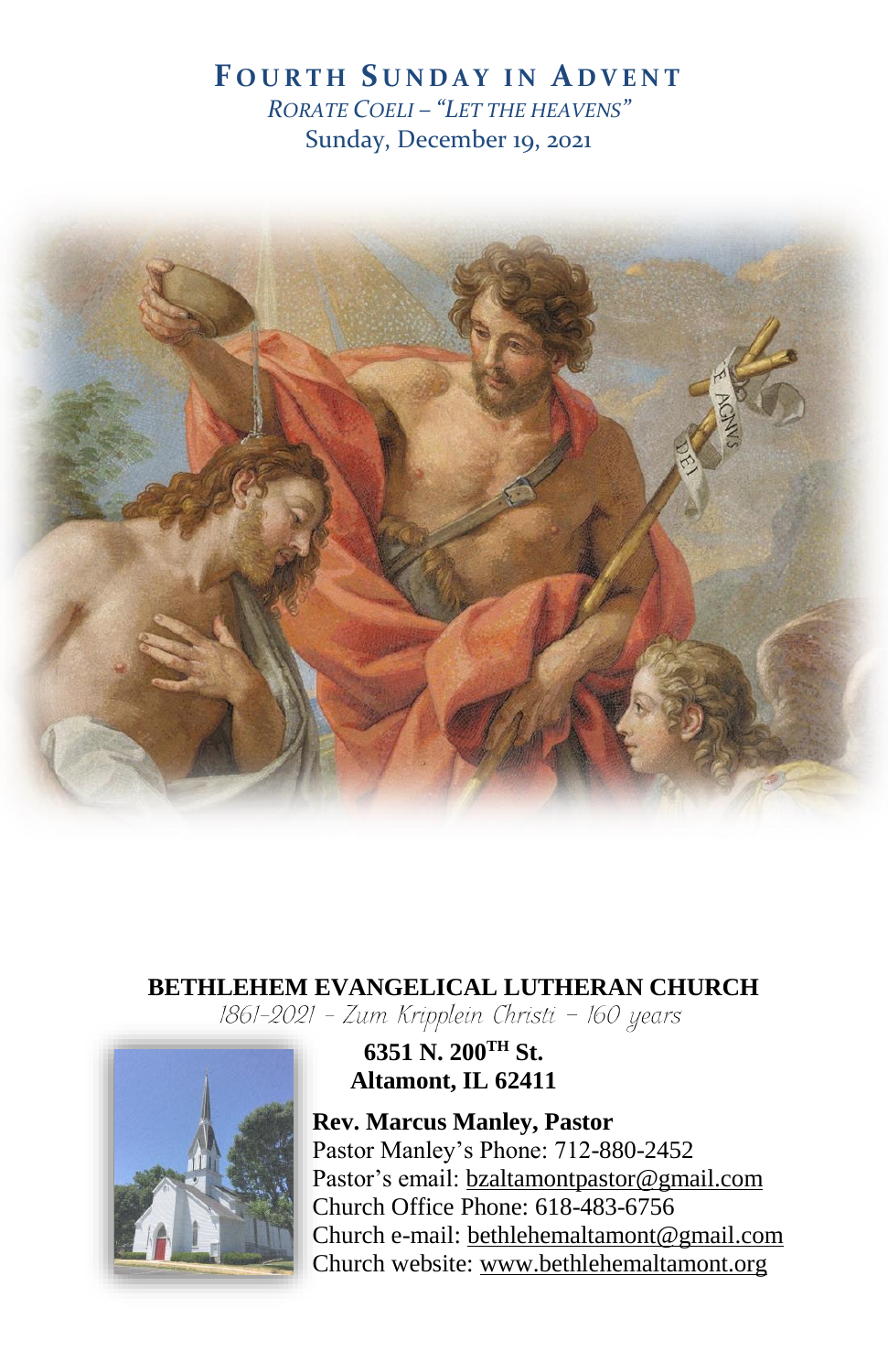*Welcome to Bethlehem Evangelical Lutheran Church, we are happy you are here today. It is customary when you enter the church nave to observe silence for meditation during your silent prayer, the ringing of the bells, and the prelude, in order to prepare you for the beginning of the worship service. Thank you for joining us today and God's Blessings.*

**PRAYARANA NATURAL PROTECT PARAMETERING CONTROLLER** 

*Prayer before worship: Stir up Your power, O Lord, and come and help us by Your might, that the sins which weigh us down may be quickly lifted by Your grace and mercy; for You live and reign with the Father and the Holy Spirit, one God, now and forever. Amen*

### **In our prayers we remember:**

Those in need of healing & comfort: *Vanessa Adams, Ella and Kaly Benning, Linda Crain, Tiffany Dunaway, Bernice Graumenz, Zoe Hoehler, Tim Mueller, Luella Rubin, Nancy Schroeder, Karen Stuemke, Steve Voelker, Gene Wharton, Lynn Winter, Gary Wendling, and Lilly Wright.*

Those celebrating **Birthdays**: (12/19-12/25) *– 12/20 – Brandi Harmon, Bryson Hites* 

**Church News RECESSION NEWS RECEIVED NAMES IN A SERVE REPORT OF STATE AND RELATED MEMORY OF A STATE OF STATE OF** Communion Note – diluted wine is available, please request prior to worship service.

#### **Adult Bible Study**: John 1:19-28

- What can our Christmas decorations confess?
- What's the difference between Christmas and Advent?
- Who is John the baptist?

# **Trustee's Report:**

Offering collected for the Home Purpose General Fund on December 12: \$6,144 *(Our anticipated 2021 weekly amount needed is \$5,972.)*  Loose change in the offering plate has been designated for the LWML Mites. Church Window Project Fund total: \$13,987 (Total amount needed: \$55,000) Building Fund Donation on 12/12/2021: \$200

# **Christmas Eve and Christmastide Worship Services:**

- 7:00 p.m. Friday, December 24 Children's Christmas Program
- 9:30 a.m. Saturday, December 25 The Nativity of Our Lord
- 9:30 a.m. Sunday, December 26 Feast of St. Stephen, Martyr DS III
- 7:00 p.m. Friday, December 31 New Year's Eve Vespers at Zion
- 9:30 a.m. Saturday, January 1, 2022 New Year's Day DSIII at BLC
- 9:30 a.m. Sunday, January 2, 2022 Second Sunday after Christmas DSIII

**Installation Sunday – Sunday, January 2, 2022 –** Elected church officers will be installed during the 9:30 a.m. worship service.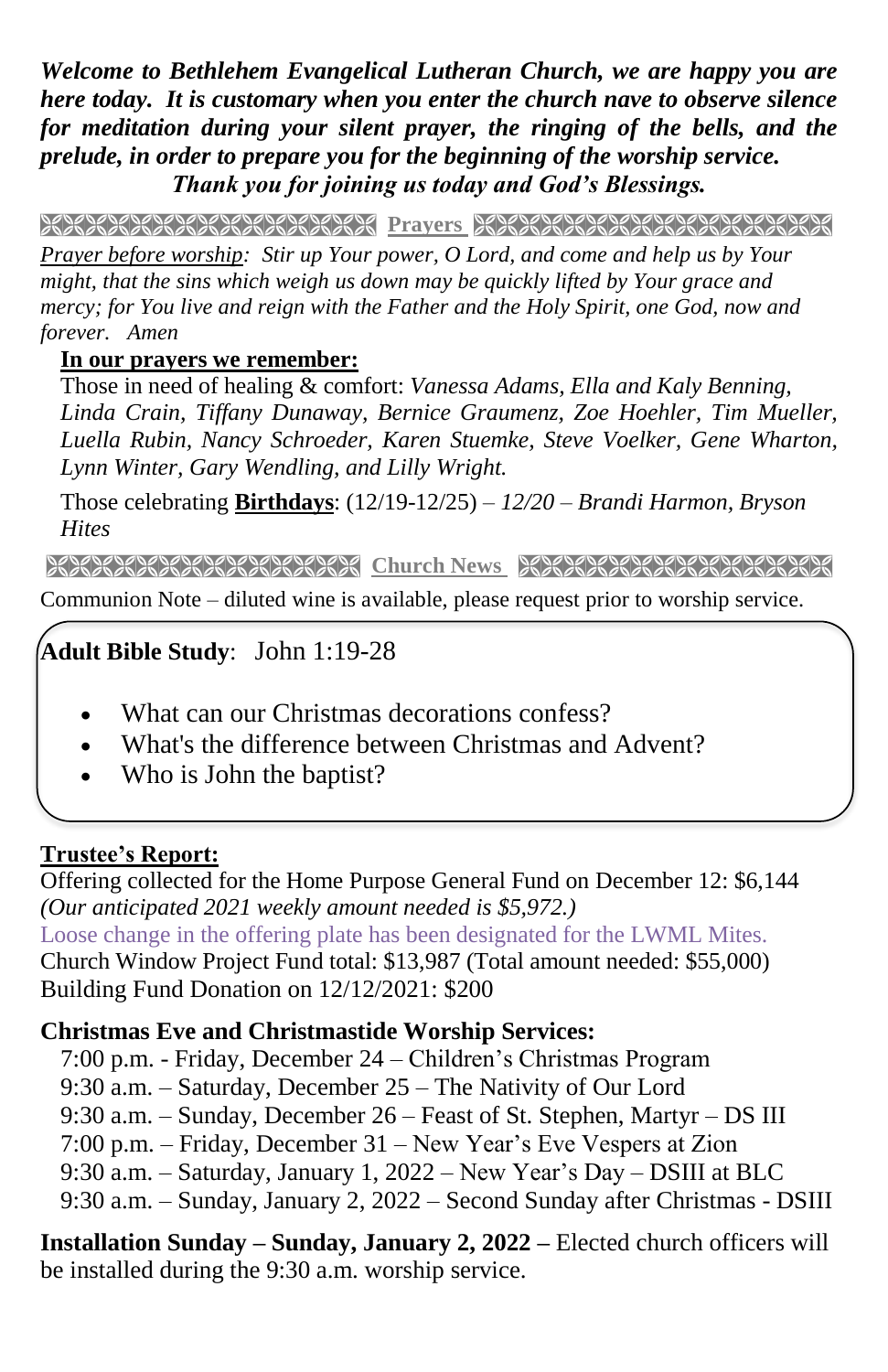**EXPERT GUESTS, EXPANSIVE TOPICS, EXTOLLING CHRIST… Issues, Etc**. is a radio talk show and podcast produced by Lutheran Public Radio in Collinsville, IL and hosted by LCMS Pastor Todd Wilken. This week's subjects include: The Christmas Hymn "Lo, How a Rose E'er Blooming," The Movie "Spider-Man: No Way Home," What Can We Learn from "The Benedict Option"?, Jesus Seeking the Lost in Luke 15 and more. You can listen at your convenience at [issuesetc.org,](https://r20.rs6.net/tn.jsp?f=001dsJDZT1W1i_ro3_nvVUPkCZulFTHZpuz0ryafI_593WnGUMOizjpbChgpuBEHqtpGo9CjycaZJxuhnFN5ZitMUWz0ZoXS1LwMgQRUmboSnSC4SaGsDL7X7xRHnnbFwbReo1cV075pXCF2xoSK38PTQ==&c=jZsHoeA9k7GUl3y0sIfxVWI0EKBdR9prco-tVhcJSa1GKnCT-D20XQ==&ch=NxXVw1M240LAb_OSJWiImgLadTOonxXYjuVvEoUyEK802_c2mET21w==) the LPR mobile app and your favorite podcast provider.

 $\rightarrow$ We have collected \$425 for our Issues. Etc. commitment annual goal of \$1,000.

**Immanuel Lutheran Church Live Nativity-** Dec. 19th from 2-4 pm at Kull Farm (adjacent to Gilbert Park in Altamont). *Drive-Thru* and see the nativity characters **or** *Walk-Up* and enjoy desserts, hot chocolate, and wassail.

**Service of the Longest Night** will be held on Tuesday, December 21<sup>st</sup> at 7:00pm at Salem Lutheran Church, Salem, IL. If your Christmas is not going to be that joyous occasion because of bereavement or any kind of loss, please come to the *Service of the Longest Night*. There will be opportunity to hear God's Word, offer prayer, and light a commemorative candle. A time for fellowship will follow the service.

**Chicago March For Life -** Registration information for the Jan. 8th MFL is in the Narthex. Pastor Manley is planning on attending and would be happy to turn in your reservation for you. Please attach payment to the registration form and put in the offering plate by Dec. 12th. If we get 25 registrants the bus could stop in Altamont for pick-up and drop-off.

The Altamont Area Lutherans For Life decided to fund all students going to the March for Life in Chicago on January 8, 2022. We are also providing the students money for food.

 $\star$ Also, If you are not riding the bus, you must register online.

**Tour France** with Pastor and Lisa Wright of Immanuel Lutheran Church in Altamont November 1-12, 2022. Visiting Nice, Monte Carlo, Lyon, the Loire Valley, Chateau Country, Mont St. Michel, Bayeux, Normandy, Rouen, and Paris. \$3,679 per person from Chicago (price includes airfare, motorcoach, quality lodging, most meals and \$520 taxes/airline surcharge). Brochures available. Contact Pastor Wright, [jimwright1961@gmail.com](mailto:jimwright1961@gmail.com) or call 217-994-1116 for a brochure with full details.